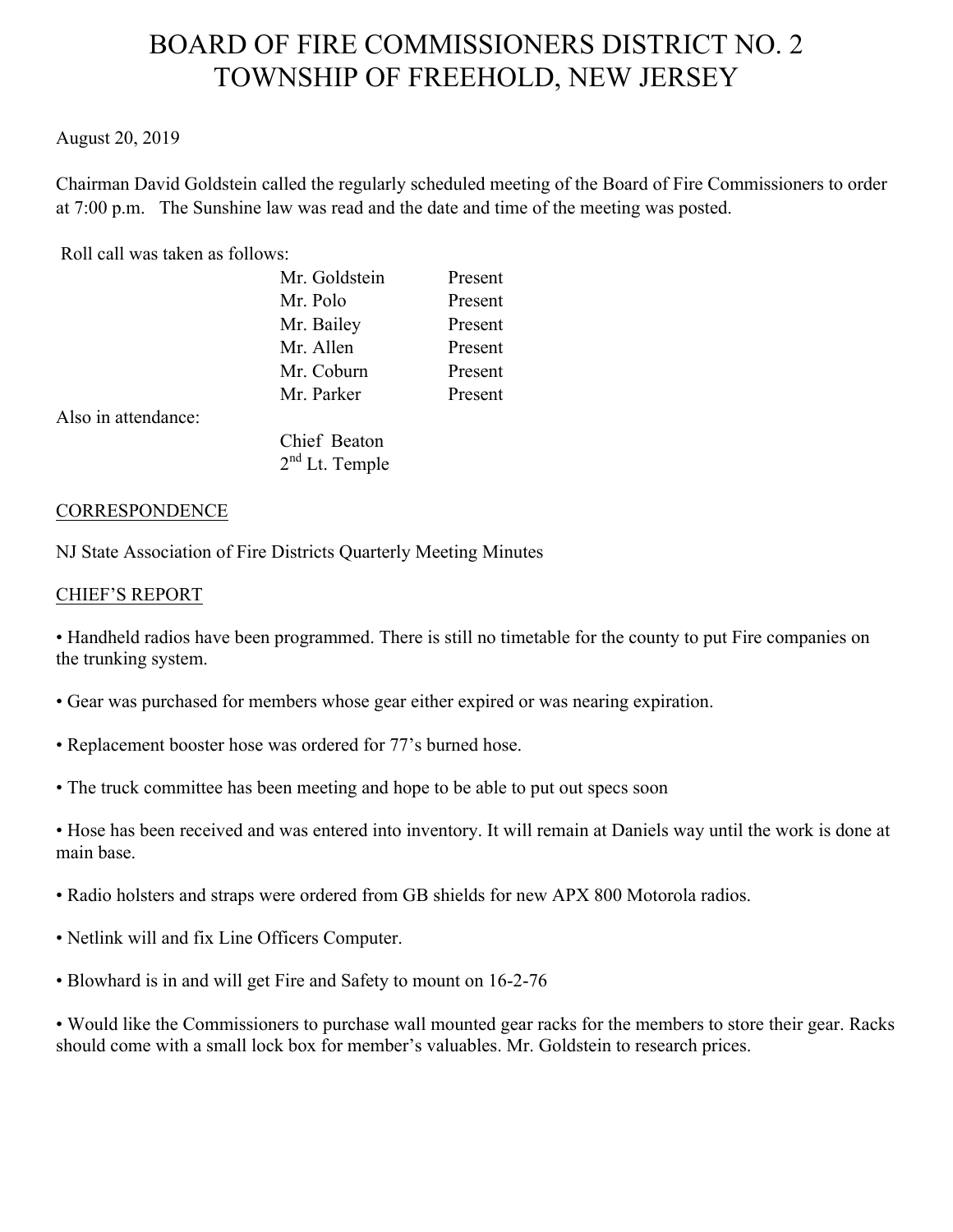• Can a stipend or clothing allowance procedure be implemented to increase member participation? Mr. Coburn to do more research.

# RADIO AND ALARM

Nothing at this time.

# BUILDINGS

Daniels Way and Pond Rd Firehouse both need new signs.

Pond Rd. Firehouse- Atlas Septic is currently working on septic leak and new vanities for both bathrooms need to be replaced.

# INSURANCE

LOSAP and Life Insurances all up to date with active members.

# MAINTENANCE

Booster hose was ordered.

'77 thermostat ordered and 2 temp. sensor gauges have been ordered.

'90 calibration flow meter has been ordered and gauges are in.

'76 gauges are not in.

'75 needs new condenser for air conditioner, Mr. Taylor searching for new one.

Drip pans are needed for under trucks, EFFC will order.

# OLD BUSINESS

The locks at Pond Rd. and Daniels Way firehouses can't be updated.

# NEW BUSINESS

Barg's cannot do yearly service on generator's or power tools, will be using Greenblade or Major Tool.

Mr. Goldstein to get prices on volunteer signs to try and get new members.

Tim White will be taking Masers plans for the new ramp to be redrawn for new bid.